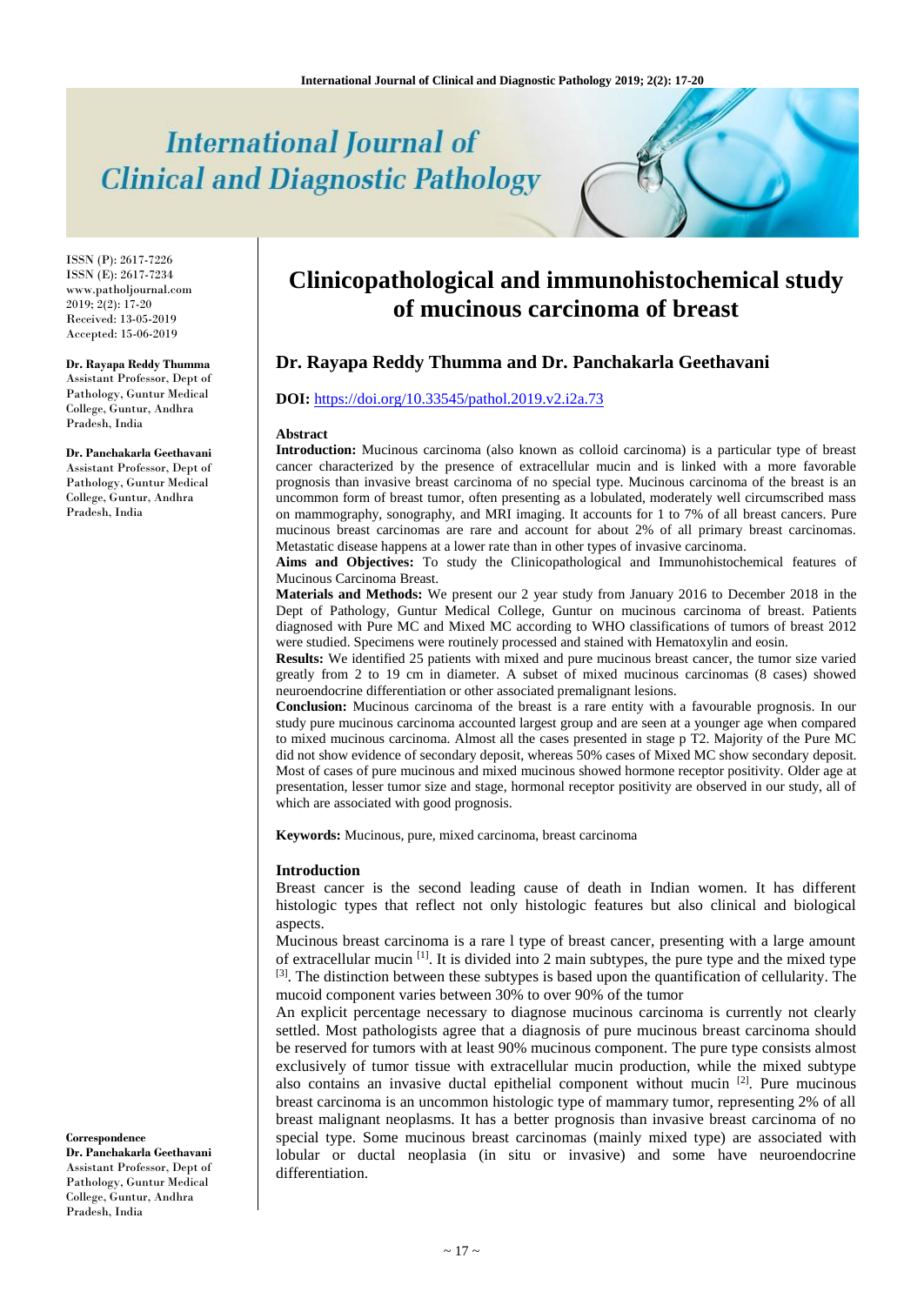#### **Material and Methods**

A two year period retrospective study from January 2016 – December 2018 in the Department of Pathology, Guntur Medical College, Guntur. Retrospective review of our own data base of patients diagnosed with breast carcinoma were reviewed and the demographical data and clinopathological data of Mucinous carcinoma of Breast were analysed according to WHO classification of tumors of breast 2012 were studied <sup>[4]</sup>. Specimens were routinely processed and stained with Hematoxylin and eosin.

## **AIMS and Objectives**

To study the Clinicopathological and Immunohistochemical features of Mucinous Carcinoma Breast.

### **Results**

In the present study, we identified 25 patients 24 female and 01 male patient with mixed and pure mucinous breast carcinoma. The patient age ranged from 30 to 78 years with mean age at presentation was 58.3 years. All the patients had a palpable mass in their breast. The laterality of the lesions was left-sided in 15 (60%) patients and right-sided in 10 (40%) patients. All 24 female patient underwent modified radical mastectomy (Table1 & 2).

**Table 1:** Gender distribution of cases .

|        | <b>Mixed MC</b><br>Pure MC |          |
|--------|----------------------------|----------|
| Male   |                            | (4% )    |
| Female | (32%                       | 16 (64%) |
| Total  |                            |          |

|  |  | <b>Table 2:</b> Age distribution of cases |  |
|--|--|-------------------------------------------|--|
|--|--|-------------------------------------------|--|

| Age          | No of cases |                 |  |
|--------------|-------------|-----------------|--|
|              | Pure MC     | <b>Mixed MC</b> |  |
| 10-19        |             |                 |  |
| 20-29        |             |                 |  |
| 30-39        |             |                 |  |
| 40-49        |             |                 |  |
| 50-59        |             |                 |  |
| 60-69        |             |                 |  |
| 70-79        |             |                 |  |
| <b>TOTAL</b> | 08          |                 |  |

The tumor size varied greatly from 2 to 11 cm in diameter (size was T1 in 5 patients, T2 in 9 patients, T3 in 11 patients. 15 patients had lymph node metastases. No distant metastases were identified. 7 cases were stage I, 10 were stage II and 8 were stage III (Table 3).

**Table 3:** Clinopathological Characteristics

|                                    | PURE MC (No of cases) | Mixed MC (No of cases) |
|------------------------------------|-----------------------|------------------------|
| $T1$ (<2 cm)                       | 2                     | 3                      |
| $T2(2-5 cm)$                       | 4                     | 5                      |
| T3 (>5 cm)                         | $\overline{2}$        | 9                      |
| T4 (Extension to chest wall / skin |                       |                        |
| Nodal status positive              | 3                     | 8                      |
| pNo                                | 6                     | 4                      |
| pN1                                | 1                     | 6                      |
| pN <sub>2</sub>                    |                       | 5                      |
| pN3                                |                       | $\overline{c}$         |
| Stage (TNM)                        |                       |                        |
| I                                  | 3                     | 4                      |
| $_{\rm II}$                        | $\overline{c}$        | 8                      |
| Ш                                  | 3                     | 5                      |
| IV                                 | $\Omega$              | $\Omega$               |

Immunohistochemistry with ER, PR and Her 2NEu was done in all cases of present study. Synaptophysin and chromogranin were used in cases showing neuroendocrine differentiation for confirmation. (Table 4)

**Table 4:** Hormone receptor status of Mucinous carcinomas

|          | ER (No of cases)<br><b>Positive/Negative</b> |  | PR (No of cases)<br><b>Positive/Negative</b> |  | Her 2neu (No of cases)   |  |
|----------|----------------------------------------------|--|----------------------------------------------|--|--------------------------|--|
|          |                                              |  |                                              |  | <b>Positive/Negative</b> |  |
| Pure MC  |                                              |  |                                              |  |                          |  |
| Mixed MC |                                              |  |                                              |  |                          |  |

On gross examination, the majority of specimens were well circumscribed, bosselated and had a relatively soft consistency, on cut section showed mucoid material with

characteristic gelatinous and glistening appearance. There was no nipple or skin involvement in this study. (Figure 1)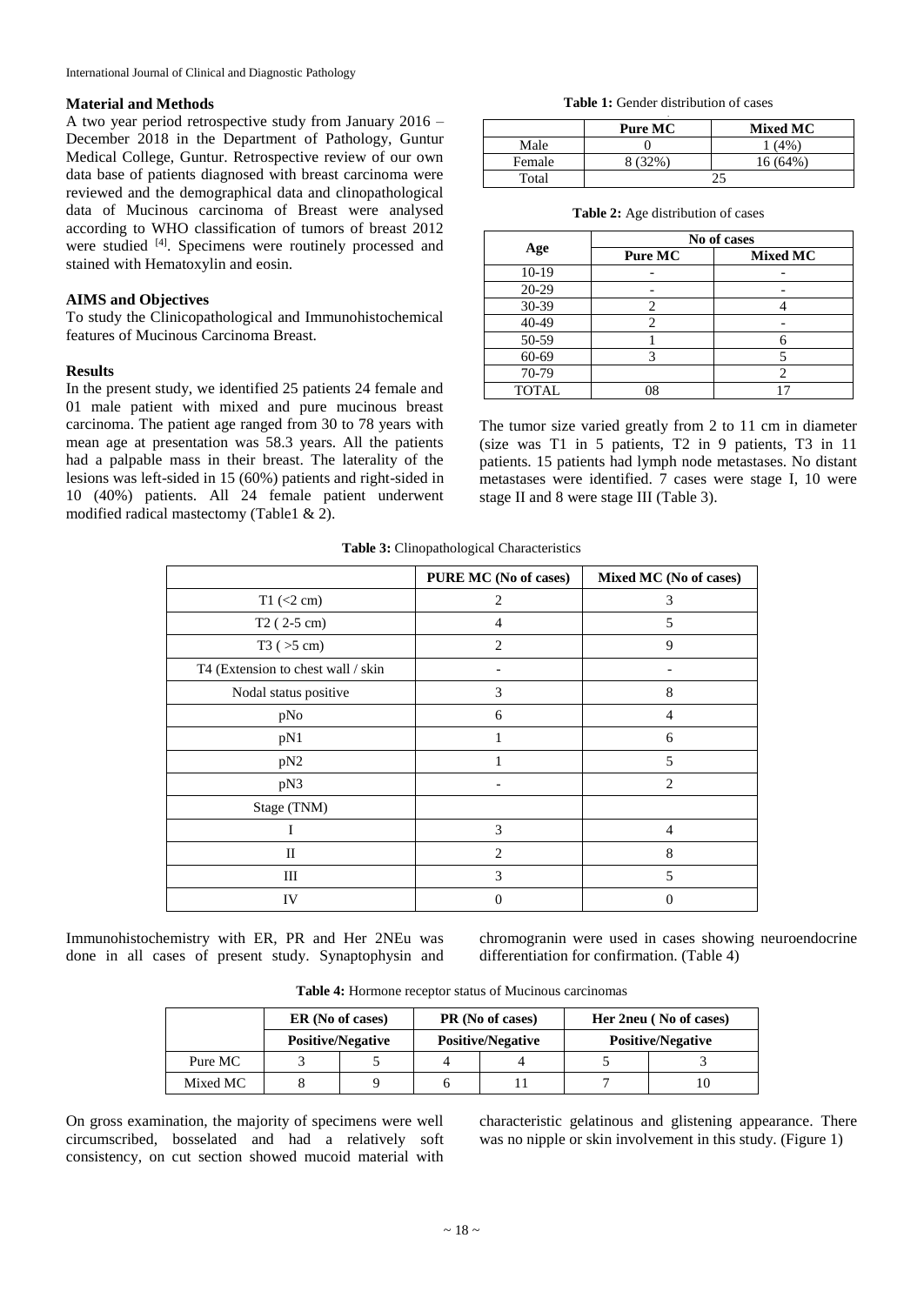

Fig 1: Gross Image (Picture showing grey white infiltrative tumor with focal mucinous areas.)

On microscopic examination we identified 17 cases of mixed type mucinous breast cancer accompanied by an intraductal or invasive component (ductal) noted generally at the periphery of the lesion. In situ component had a papillary, micropapillary or cribriform pattern. In some

cases, in situ carcinoma showed prominent extracellular mucin production. We also diagnosed 3 cases of "pure" mucinous breast carcinoma (hypocelular/ paucicellular variant - Figure 2).



**Fig 2:** Small clusters of neoplastic cells floating in pools of mucin (Pure MC – hypocellular variant H&E 100X)

The microscopic features were small clusters or individual uniform epithelial cells with mild to moderate nuclear atypia, prominent nuclei, vesicular nucleoli and moderate amount of cytoplasm, floating in abundant pools of extracellular mucoid material. Occasionally we observed that mucinous carcinomas may harbor bizarre cells with high nuclear grade. Delicate bands of fibrovascular connective tissue were often present within the mucus lakes.

The cell clusters floating in the mucus may be solid, micropapillary or form secondary lumina.

A subset of mixed mucinous carcinomas (4 cases) showed neuroendocrine differentiation defined by cytoplasmic argyrophilia or immunoreactivity to markers such as synaptophysin (Figure 3), synaptophysin and neuronal specific enolase.



**Fig 3:** Tumor cells showing positivity for Synaptophysin positivity (IHC)

In 2 cases we noticed metastases in the axillary lymph nodes in pure Mucinous carcinoma and 13 cases showed secondary deposits in Mixed Mucinous carcinoma.

#### **Discussion**

The Clinicopathological features and hormone receptor status was studied in all the 25 cases of mucinous carcinoma